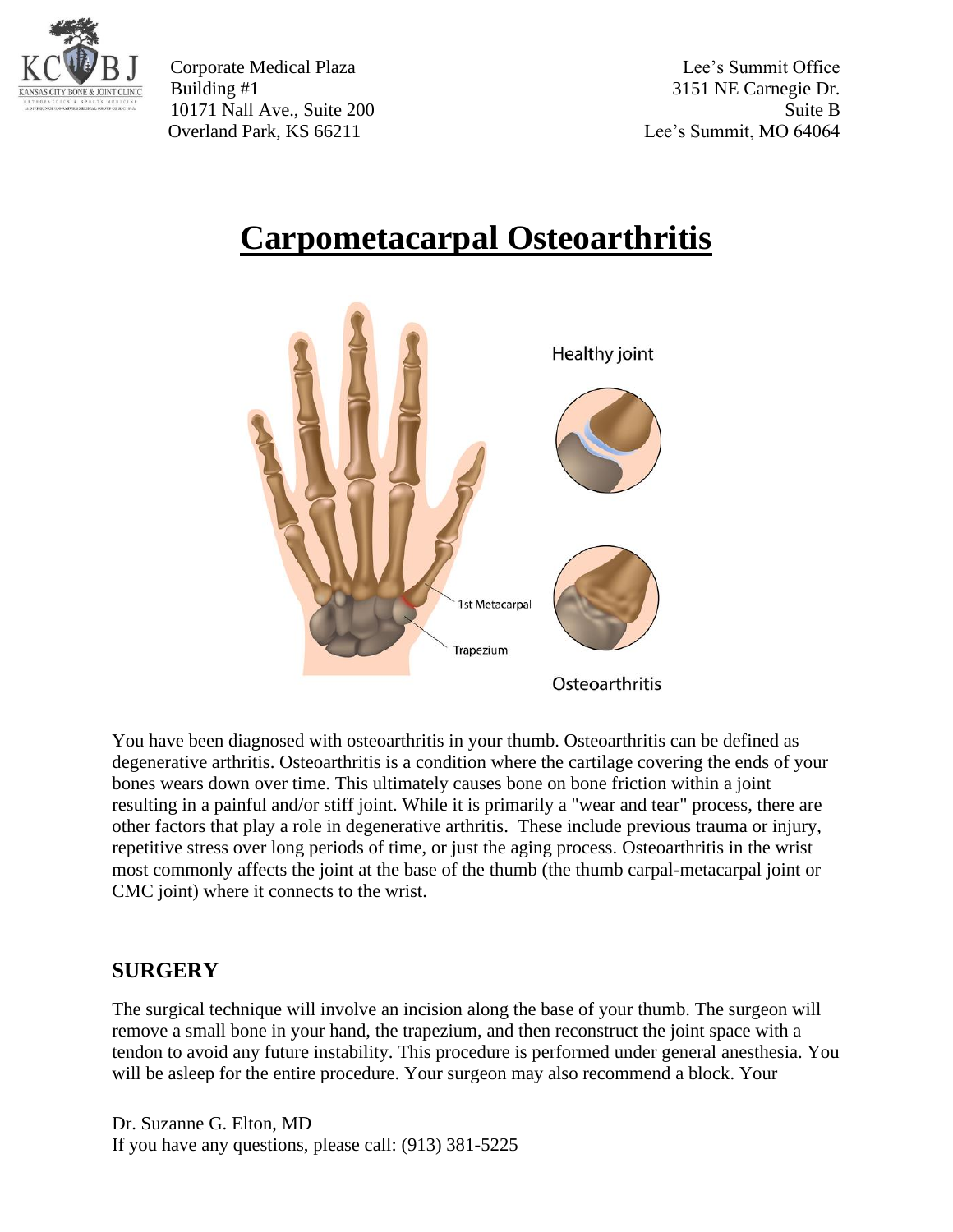

Corporate Medical Plaza Lee's Summit Office Building #1 3151 NE Carnegie Dr. 10171 Nall Ave., Suite 200 Suite B Overland Park, KS 66211 Lee's Summit, MO 64064

procedure will take approximately 3 hours- including recovery time. You will also be required to have a driver the day of surgery.

## **WHAT TO EXPECT AFTER SURGERY**

Depending on your job duties, you may be able to return to work under certain restrictionsprovided you are no longer taking narcotic pain medication (You may wean into over the counter Tylenol, Ibuprofen, or Aleve for your symptoms as tolerated). You will need to avoid heavy lifting and submerging your hand in water until after your post-operative appointment with your surgeon. We suggest you speak with your employer regarding job demands to agree on an expected time of return.

Pain medication will be prescribed for post-operative pain relief. You will slowly wean from this medication over time as your symptoms subside. You may also experience some bruising and/or swelling. These symptoms may be alleviated through Ibuprofen or Aleve, elevation, and ice. (Please do not take additional Tylenol if you are taking narcotic pain medication; this already has Tylenol). Your digits will be free to perform normal activities of daily living and it is recommended that you keep your digits moving to prevent swelling after surgery.

You will be expected to keep your temporary splint and bandages clean and dry until your postoperative appointment with your surgeon 7- 10 after surgery. At the time of your post-operative appointment your dressings and post-operative splint will be removed and a cast will be applied. The cast will allow you the use of your fingers, but not the thumb, and will extend to your midforearm. You will be in a cast for 4- 6 weeks. You will then return to the office to have your cast removed and will be transitioned into a removable splint and occupational therapy will be initiated. Functional recovery takes approximately 3- 6 months.

Following your hand surgery, it may be difficult to open your medication bottles. If you prefer, you may request non-childproof bottles from your pharmacist when dropping off prescriptions. However, please consider the risks if you have small children in your home or if any small children may be accessible to these medications.

## **REASONS TO CALL OUR OFFICE**

Your post-operative temporary splint will allow for fluctuating swelling following surgery. However, if the splint feels too tight you may remove the outer wrap and replace this wrap with an ACE wrap that is less tight. This will be removed at your post-operative visit with your surgeon.

Dr. Suzanne G. Elton, MD If you have any questions, please call: (913) 381-5225